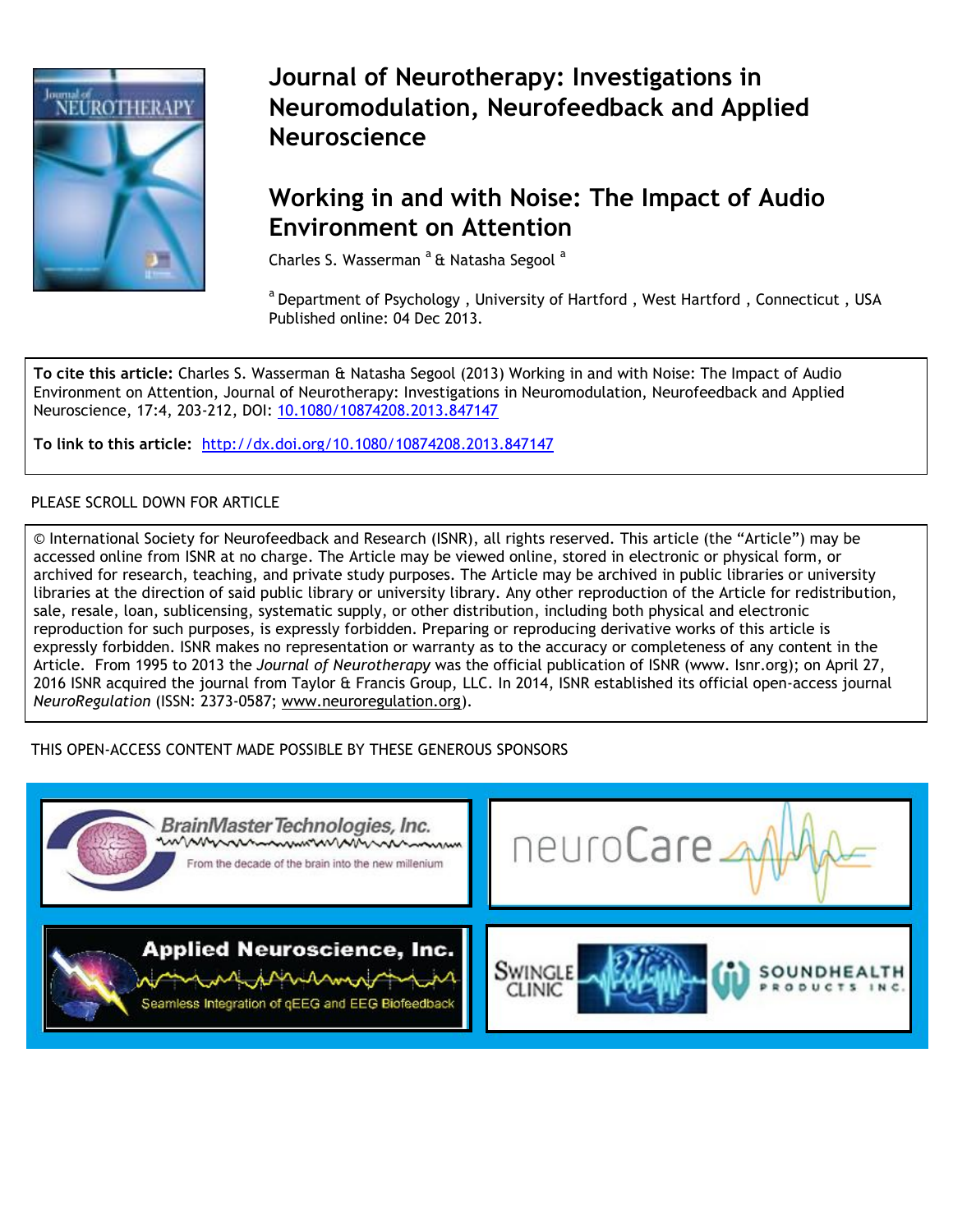

# SCIENTIFIC FEATURES

## WORKING IN AND WITH NOISE: THE IMPACT OF AUDIO ENVIRONMENT ON ATTENTION

#### Charles S. Wasserman, Natasha Segool

Department of Psychology, University of Hartford, West Hartford, Connecticut, USA

This study examined the relationship between audio environment and attention. Although background noise has generally been assumed to be distracting, recent research has suggested that the opposite may be true. Attention was assessed in 27 participants using a continuous performance test under three different noise conditions: exposure to ambient noise (the control), pink noise, and a television audio track. Participants' attention was significantly improved in pink noise as compared to the ambient noise, whereas no differences were found between the ambient and television conditions. These findings suggest that not all noise is created equal when it comes to paying attention.

Every student has his or her own preferred environment in which he or she chooses to study or do work. Some flock to the library, whereas others retreat to the privacy and solace of their dorm rooms. Both locations include the primary requirements for the task at hand: desks with chairs, space to read or take notes, and outlets to plug in a laptop to complete assignments. The main difference between these two locations is the environment around the student. Some students enjoy the presence of friends or other students around them while they study; others write messages of ''Do Not Disturb'' on their dorm-door whiteboards. Similarly, some students prefer silence in order to work well, whereas others listen to music, talk, or use white or pink noise tracks on their music players.

It is this last factor, the person's preferred ''audio environment,'' on which this article focuses. Intuition would suggest that the quieter an environment is, the easier it will be to work effectively in that environment. However, recent research has shown that the opposite may be true. Shih, Huang, and Chiang (2009) evaluated individuals' concentration on work in environments with and without music. Their results were surprising; although the group that listened to music while taking the test did score the lowest, the group that listened to music just prior to the test actually scored significantly higher than the controls that took the test with no music. Alternatively, Wohlwill, Nasar, DeJoy, and Foruzani (1976) found that scores on a performance task were not affected by noise; however, subjects working in the noisy environment reported higher levels of frustration and gave up faster when given an unsolvable task. This suggests that noise can affect task persistence and emotional regulation in challenging situations. Results such as these have encouraged school systems to install classroom sound systems to address what seems to be a downward trend in academic performance by providing the ideal level

Received 8 August 2013; accepted 25 August 2013.

Thanks go to Dr. James Vivian and Marc Saab for their helpful advice and comments. The continuous performance tests in this work were designed and performed using equipment and software by Thought Technology Ltd.

Address correspondence to Charles S. Wasserman, BA, University of Hartford, 200 Bloomfield Ave., West Hartford, CT 06117, USA. E-mail: charles.wasserman@me.com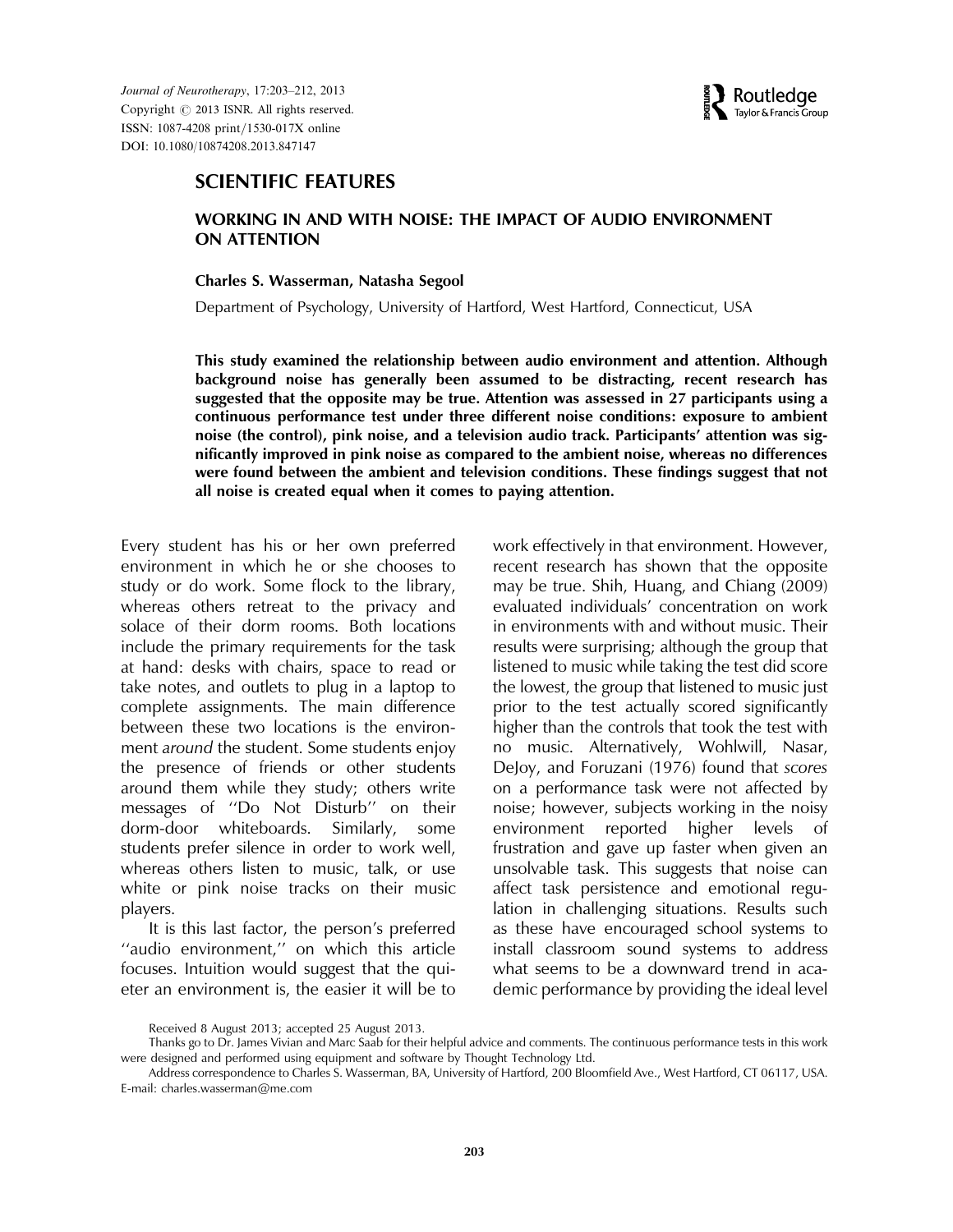background noise for students (Samuels, 2007).

Other researchers have conducted similar work; however, instead of using music, they are using audio noise of differing frequencies, (e.g., white or pink noise). The terms ''white'' or ''pink'' noise refer to the power density-tofrequency ratio of the noise and are determined by the color of light waves that have a similar frequency profile (i.e., the frequency profile that makes up pink noise is shared by pink light waves; McDonnell & Abbott, 2009). Research has shifted to using this type of noise instead of music, as it lends itself to being easily repeated over time and decreases the amount of complex variables that are introduced by using music that consists of variations of tone, pitch, tempo, and lyrics. This present study adds to this emerging literature by specifically examining the effect of audio environment on a person's performance on an attention task. The following sections address the assessment of attention and the effect that noise may have on attention.

## WORKING IN AUDIO NOISE

The idea that noise is distracting to work completion is not usually questioned, but because some people claim to work better while listening to music or watching television, there is a need to find out how much of an effect noise has on task performance in comparison to completing the task in a quiet environment. Wohlwill et al. (1976) showed that scores on a performance task were not affected by noise; however, the subjects who worked on the performance task in the noisy environment had higher levels of frustration and gave up earlier when given an unsolvable task. This showed that although there may not be impairment to performance due to a noisy environment, it is clear that noise can affect human behavior in challenging situations. These results raise questions about how attention interacts with audio stimuli. The following sections address how attention is assessed and how noise may have a positive effect on attention.

## Assessing Attention

Attention is defined as the element of cognitive functioning in which mental focus is maintained on a specific issue, object, or activity. The ability to accurately assess someone's ability to pay attention is very useful in the world of psychology. With more and more children being diagnosed with attention disorders based solely on symptoms, it is beneficial for the field to develop more objective ways of evaluating them. Different objective measures of attention have been developed and are considered variations on a continuous performance test (CPT). Many different versions of CPTs have been developed, some specifically for use in identifying attention deficit hyperactivity disorder (e.g., Llorente et al., 2008) and others for more general use (e.g., Homack & Riccio, 2006).

The main differences in versions of the CPT are centered around the original intention of the test designers, for example, whether they intended their CPT to be used to help diagnose a clinical population, such as the Tests of Variables of Attention (Llorente et al., 2008), or to be used in a wider range of applications including clinical diagnosis as well as research, such as the Conner's CPT (Homack & Riccio, 2006). CPTs come in many different forms. However, the basic form of the CPT remains fundamentally constant. During a generic CPT, the subject will be seated in front of a computer screen and given access to the computer mouse, or some other type of clicker device. The subject is instructed that the computer screen will display a series of letters, one at a time. The subject is instructed to click the mouse or other device every time a new letter is shown, except when that letter is an X. Once the test begins, the computer keeps track of the subject's reaction times as well as the different types of errors made by the subject.

There are two basic types of errors that are tracked during a CPT. The first is called an error of omission. An error of omission is when a subject fails to submit a click response when he or she should have during the test; for example, not clicking when the subject is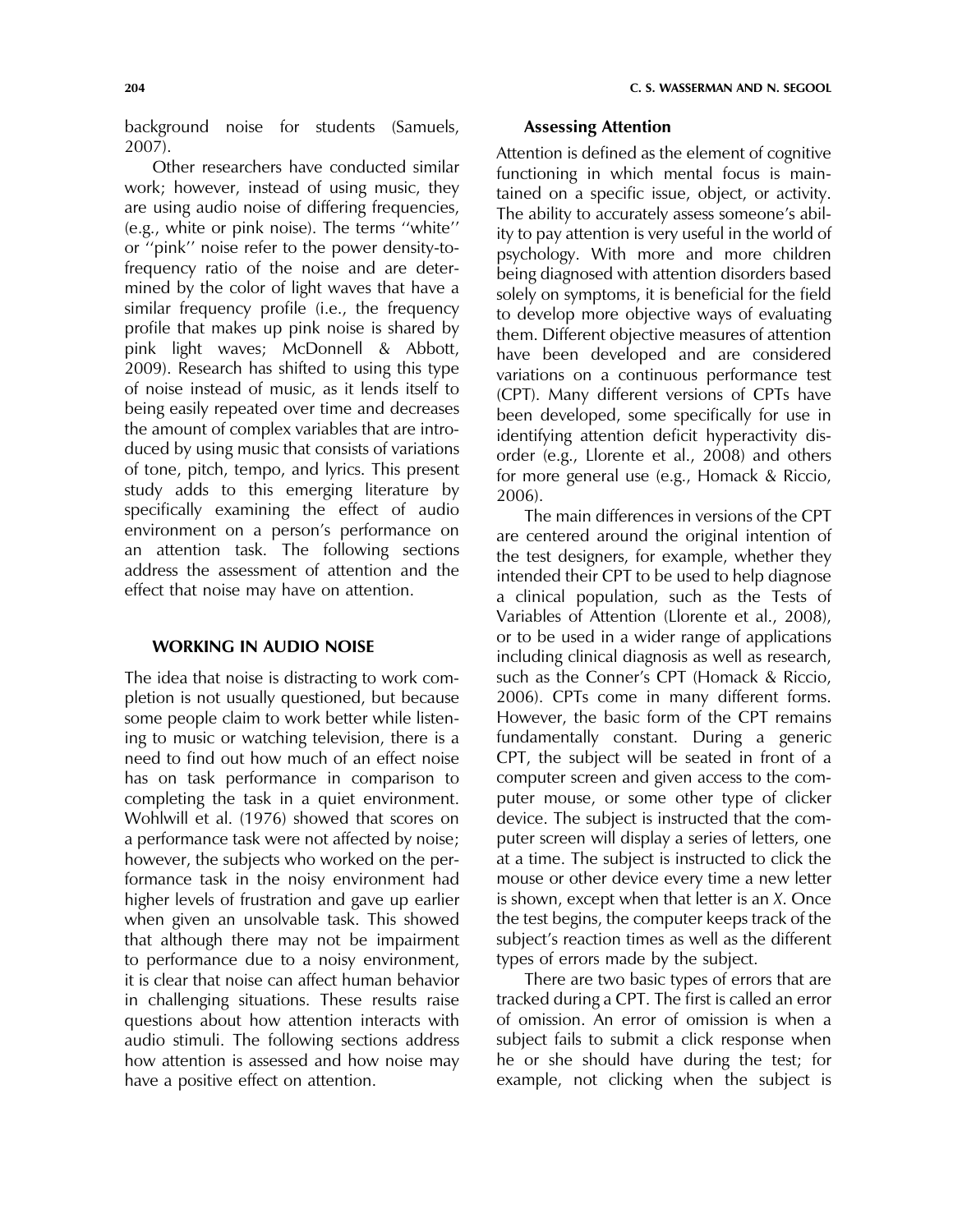presented the letter A would constitute an error of omission. The second type of error that is tracked in a CPT is an error of commission. An error of commission is when the subject submits a click response when he or she should not have; for example, submitting a click response when the subject is presented with the letter X would constitute an error of commission.

All of the data collected by the CPT are used to gain a picture of the quality of the subject's ability to pay attention. When compared to a score normed for age and gender, the test is also able to identify specific types of deficits in attention (i.e., impulsivity) and decision making based on this data. This information may be valuable when trying to evaluate a subject to see if he or she should be diagnosed with attention deficit hyperactivity disorder (ADHD), and the results can give clinicians clues as to which type of medications may work best for that patient (Homack & Riccio, 2006).

Ballard (2001) looked at some of the differences between the available versions of the CPT. They showed that although several versions are more or less susceptible to different types of attention errors, all of the CPTs evaluated were of the same level of reliability in evaluating a subject's general ability to have continuous focused attention (Ballard, 2001). Thus, although some CPTs are better in certain clinical situations, CPTs are an overall accurate measurement of a subject's continuous attention.

## Audio Environment's Impact on Attention

Anyone who has tried to listen, focus, or complete work while a building is under construction is well aware of how distracting background noise can be. Previous research on work efficiency suggests that performance tends not to be optimal in a silent environment or in a very noisy environment. Rather, there is an ideal level of background noise that facilitates maximum work efficiency (Ballard, 2001; Shih et al., 2009). Research also suggests that placing those diagnosed with ADHD in an environment with certain levels of background noise decreases some of their symptomology (Swingle, 2008). More important, however, is the finding that this ''ideal'' level may differ among different populations. Söderlund, Silkström, and Smart (2007) compared the cognitive performance of controls with subjects diagnosed with ADHD while exposed to white noise. They found that although the white noise was a hindrance to the controls, it actually increased cognitive performance in the subjects with ADHD.

With respect to attention, Fosnaric and Planinsec (2008) examined attention among 20 male adolescents ( $M$  age = 13.5 years) while completing a task under many different stressors, such as changes in temperature, lighting, and noise. It was found that audio environment was most related to task performance. On all four of the study variables—errors of commission, errors of omission, correctly answered responses, and correctly omitted responses—subjects performed significantly better when the background noise level was optimized for task completion as opposed to when the noise level was at a maximum or the task was performed in silence. This result further supports the theory that attention may be optimized with a specific amount of audio noise in the environment.

Alternatively, Dosher and Lu (2000) conducted a complex study in which four subjects were trained to first detect and later differentiate between four different audio cues and some additional invalid cues. They then evaluated the subjects' ability to perform identification and differentiation tasks in both quiet and noisy environments (with varying degrees of noise-to-signal ratio). Results suggest that the addition of noise had no significant effect on the subjects' ability to complete the task, regardless of ratio. However, it should be noted that the nonsignificant finding might be attributed to Dosher and Lu's reliance on a dichotomous attention score (success vs. failure) as opposed to a measure such as a CPT that is scored on a continuous scale, allowing for greater range of scores.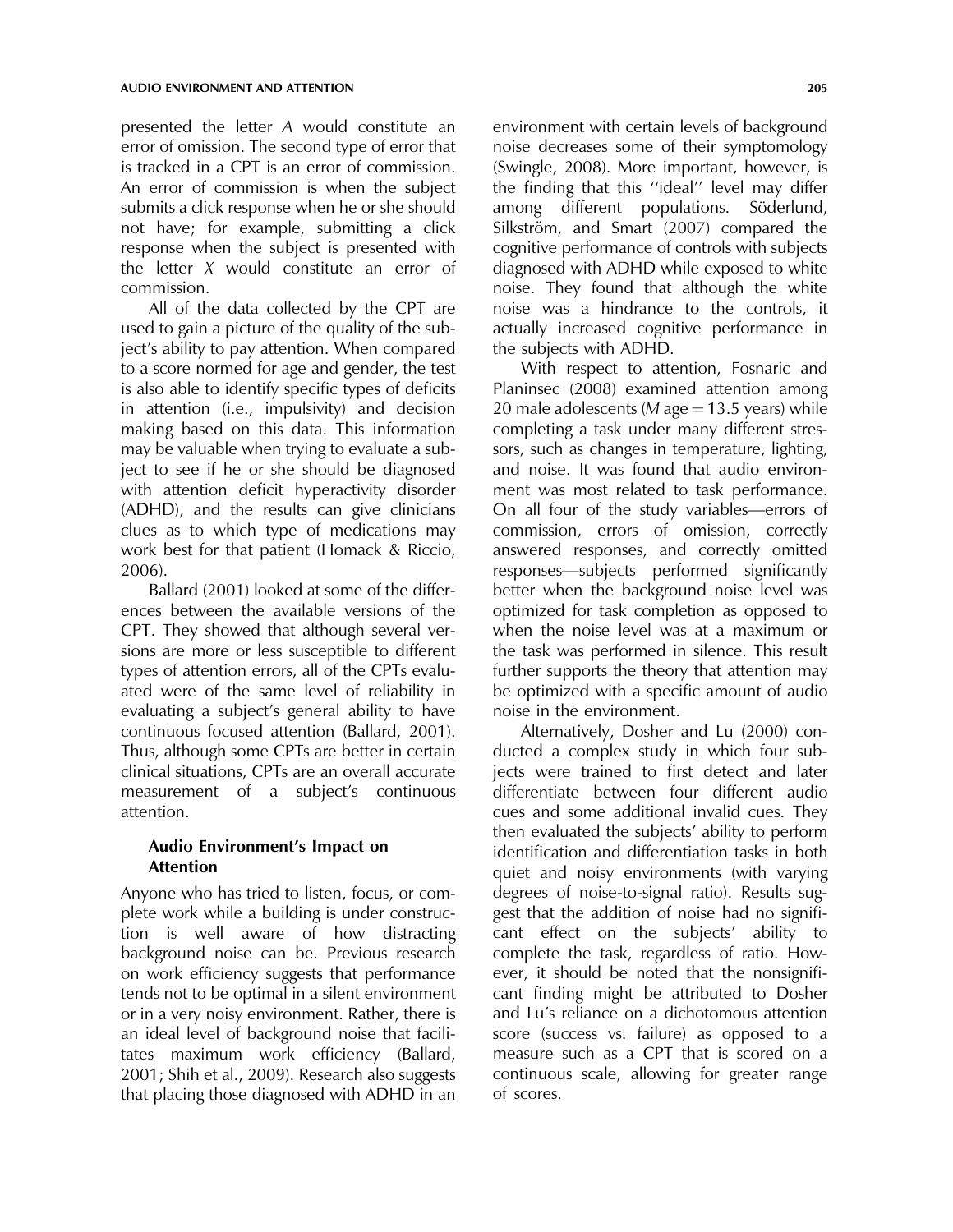In explaining why background noise did not affect performance in their study, Dosher and Lu (2000) reference a neural mechanism called the thalamic filter. Located in the forebrain, the thalamic filter helps to filter out ambient sensory inputs so that a person can focus on the largest and most intense sensory input. This prevents the individual from being completely distracted by even the slightest sound (Huertas, Groff, & Smith, 2005). Dosher and Lu (2000) believed that a similar mechanism is responsible for helping to filter out background noise while we concentrate. These claims have not yet been investigated in human beings; however, many studies have used computer models of human neural networks to demonstrate the plausibility of this theory, and even show that certain sounds could possibly enhance performance. To explain this theoretical background noise filter, they rely on a physics phenomenon called stochastic resonance (Balenzuela, Braun, & Chialvo, 2012; Kawaguchi, Mino, & Durand, 2011).

## Stochastic Resonance

In physics, noise is thought of as any random signal in the system that is not the primary signal of focus. In an audio system, the noise is categorized by its frequency, measured in Hertz (Hz) and different frequency ranges are named after colors. The way noise interacts with the primary signal of interest is affected by many different factors, the largest being the type of system (McDonnell & Abbott, 2009). There are two basic types of systems, linear and nonlinear systems (Balenzuela et al., 2012). Linear systems are defined as systems in which signals correlate with each other in first order (e.g.,  $y = 2x$ ) and nonlinear systems are simply defined as any system that is not linear in nature (e.g.,  $y = x^2 + b$ ). Stochastic resonance (SR) occurs in nonlinear systems (Ward & Kitajo, 2005).

One of the defining characteristics of a linear system is that any noise is detrimental to the transmission of the primary signal of interest. The stochastic resonance theory states that, in a nonlinear system, there is a specific amount and type of noise that can increase the speed and quality of the transmission of the primary signal of interest (Balenzuela et al., 2012). In other words, SR is ''the presence of noise in a nonlinear system [that] is better for output signal quality than its absence'' (McDonnell & Abbott, 2009, p. 1). Introduced in 1980, SR theory has only recently been applied to the mechanisms of information transfer in the human brain.

The transmission of signals through the human brain is nonlinear in nature (Kawaguchi et al., 2011). In 2010, Mino and Durand showed that stochastic resonance could play a key role in increasing the speed of transmission of neural signals in the hippocampal CA1 region of the brain using a computer model. Further, Kawaguchi et al. (2011) used a computer simulation of a neural network to conclude that there was evidence to support the presence of SR inside a neural system. They found that by adding audio noise to the simulation, the speed of transmission in the hippocampal CA1 region increased; however, they also showed that too much noise started to have the opposite effect. This means that it is possible that there is a specific type and amount of background noise that could increase the rate of the transmission of electrochemical signals from neuron to neuron in the hippocampal CA1 region of the brain. Kawaguchi et al. concluded from their models that SR could account for the background noise having an effect on the speed of the brain's signal processing and transmission. The key is that the type and ratio of background-to-signal noise introduced to the system must be precise and constant to have an SR-like effect on the speed of transmission in the brain.

In a clinical setting, the plausibility of the SR phenomenon affecting human attention and cognition for certain populations has some anecdotal support (Ward & Kitajo, 2005). As previously mentioned, Söderlund et al. (2007) conducted a study in which the cognitive performance of subjects with ADHD was evaluated while they were placed in an environment with white noise (a signal that has equal intensity in all relevant frequencies;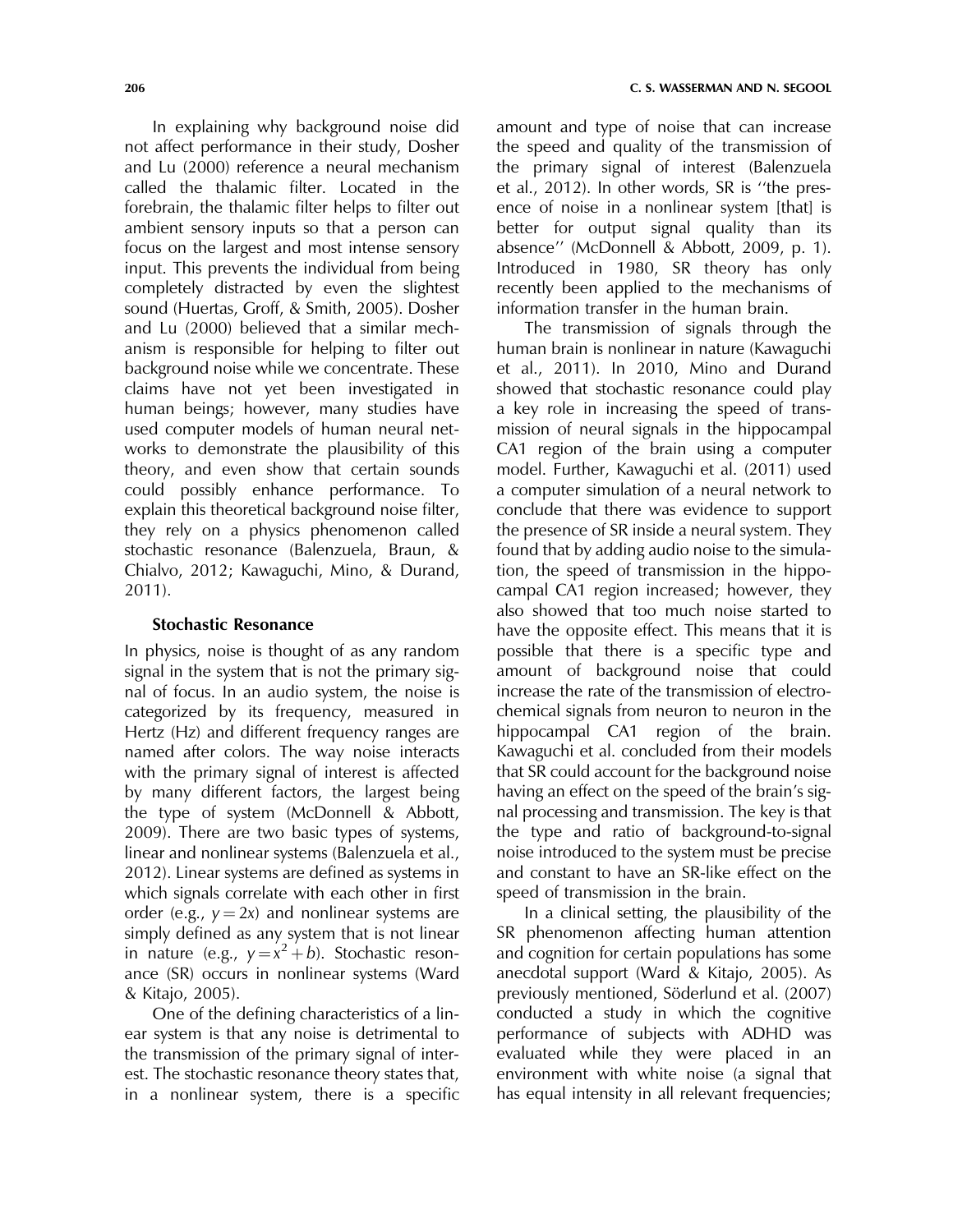

FIGURE 1. White noise frequency profile. (Color figure available online.)

see Figure 1). Subjects were given three tasks to perform: a high memory performance task, a verbal task, and a low memory task. The subjects with ADHD who were tested in the presence of white noise had significantly higher scores than their control counterparts, suggesting that this specific frequency of noise may enhance functioning.

Because SR may affect the way our brains respond to background noise, how does this apply to attention in applied settings? Let us consider a student who is diligently studying in his or her room: the music is on, and the student pores over a textbook highlighting and taking notes on a pad. Is SR at work? The answer is, probably not (Dosher & Lu, 2000). Although some people may claim that music playing in the background helps them pay attention to their work, SR theory does not support this claim. For any benefit to be gained from SR, noise would have to be delivered at a highly specific audio frequency (in relation to the signal of interest). This noise would be similar to the type of background buzz that can be heard on some older speakers.

Unfortunately, there is no research that provides any evidence to support the SR occurring in a living human brain because all research has been limited to computerized neural simulations. Although previous studies have examined the effects of external noise on work efficiency, there has yet to be an in-depth look at noise's effect on attention. If neural stochastic resonance were to be shown in a human study, it would open up a myriad of new possible lines of research in the area of neural acoustics. This could have a major impact in treatment methods for people diagnosed with neuropsychological disorders affecting attention. Although not studying SR directly, the purpose of this study was to explore the effect that different types of background noise have on a person's ability to pay attention. For example, if pink noise frequencies provide an increase in attention scores, then this could provide another piece of supporting evidence for research into the plausibility of a SR-like phenomenon in the human brain.

#### The Present Study

This pilot study examined the relationship between attention and different types of background noise. This study tested subjects' attention while being exposed to multiple types of external noise, including pink noise, ambient noise, and complex noise produced through exposure to a television audio track. Although there is not any research into the specific effects of pink noise on attention (as measured by a CPT), this frequency profile (Figure 2) is commonly used in products claiming to provide the ideal background noise for studying.



FIGURE 2. Pink noise frequency profile. (Color figure available online.)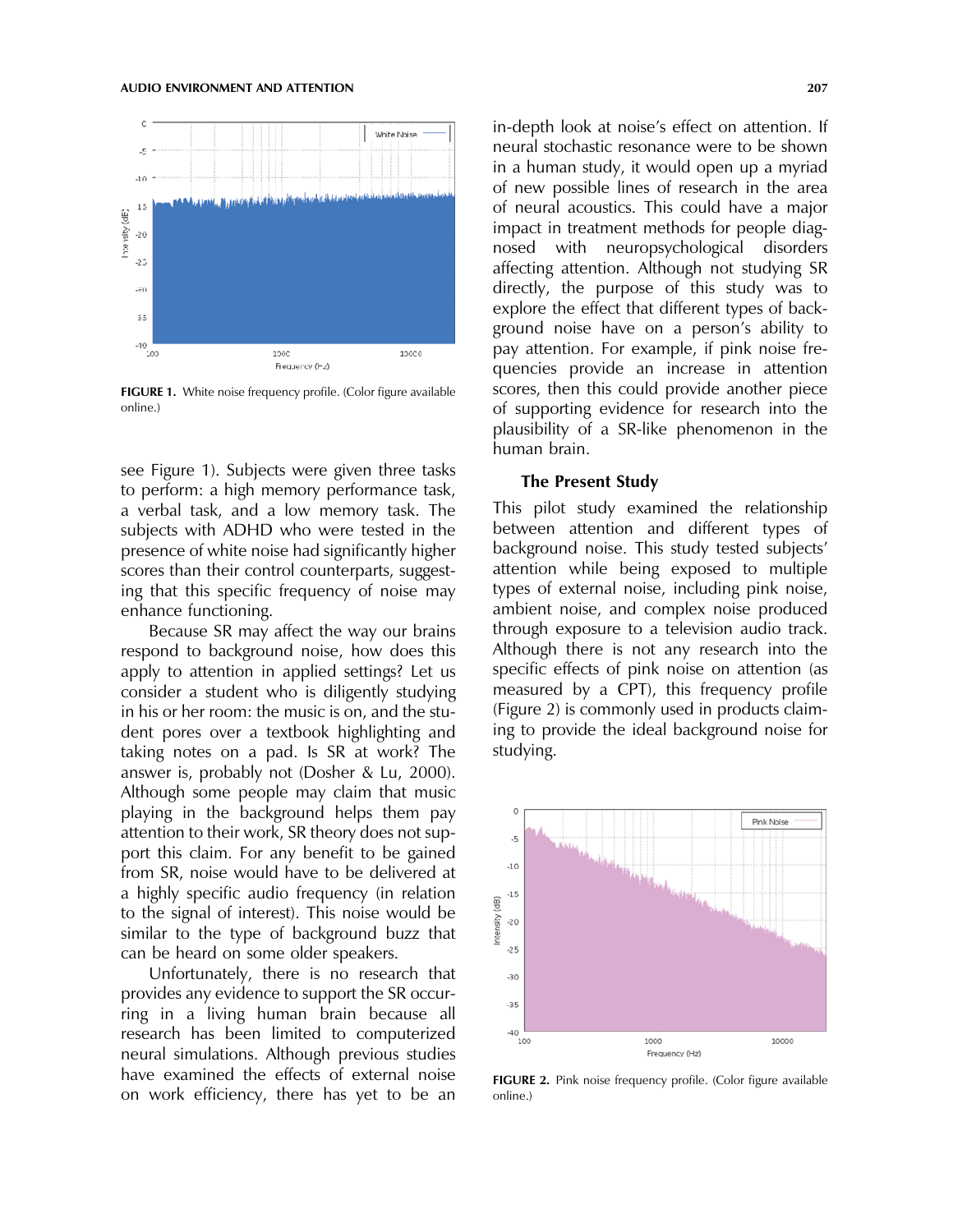#### 208 C. S. WASSERMAN AND N. SEGOOL

- RQ1: Does the addition of complex television noise in a subject's audio environment affect his or her attention compared to a control audio environment?
- Hypothesis. Based on work by Ward and Kitajo (2005), we hypothesized that exposing a subject to television noise would have a negative effect on the subject's attention.
	- RQ2: Does the addition of pink noise in a subject's audio environment affect his or her attention compared to a control?
- Hypothesis. Although there is a lack of research into the effects of pink noise, we hypothesized that exposing a subject to pink noise would have some effect (either positive or negative) on the subject's attention.

#### METHOD

#### **Participants**

Participants for this study were 27 undergraduate psychology students (male =  $14.8\%$ ). Subjects were recruited from a university subject pool. Participants ranged from 18 to 53 years of age ( $M = 19.5$ ). Participants could not carry a diagnosis of ADHD or any other disorder involving attention. Based on a power analysis assuming a medium effect size  $(f = .25)$  and a within-subjects design, using a repeated measures analysis of variance analysis, a subject sample size of 28 participants should yield a power value greater than 0.8.

### Measures

Continuous Performance Test. The CPT is a visual paradigm used for the evaluation of attention as well as the response inhibition component of executive control. It represents an effort to incorporate reliable and objective assessment into evaluations for ADHD and other neurological disorders (Ballard, 2001; Homack & Riccio, 2006; Llorente et al., 2008). The test poses no significant risk to the subject beyond what is normally incurred by viewing a computer screen and clicking a button. The CPT used in this study was conducted with Thought Technology equipment. It consists of a game-show-style clicker (Figure 3) that



FIGURE 3. Continuous performance test clicker.

the subject presses in response to a target stimulus (Figure 4) and does not press in response to a nontarget stimulus (Figure 5). During each of the three conditions (ambient noise, pink noise, and TV noise), subjects completed two phases (high and low target ratio) for a total of six phases of testing. The high target ratio phase was defined as a ratio of 3.5:1 targets to nontargets; in the low target ratio phase, that ratio was reversed. Data on the subjects' reaction times, as measured by the delay between when a target stimulus was presented (as recorded by a photo-cell sync; see Figure 6) and when the subjects activated the clicker, as well as errors of omission and commission, were recorded using the Thought



FIGURE 4. Continuous performance test target stimulus.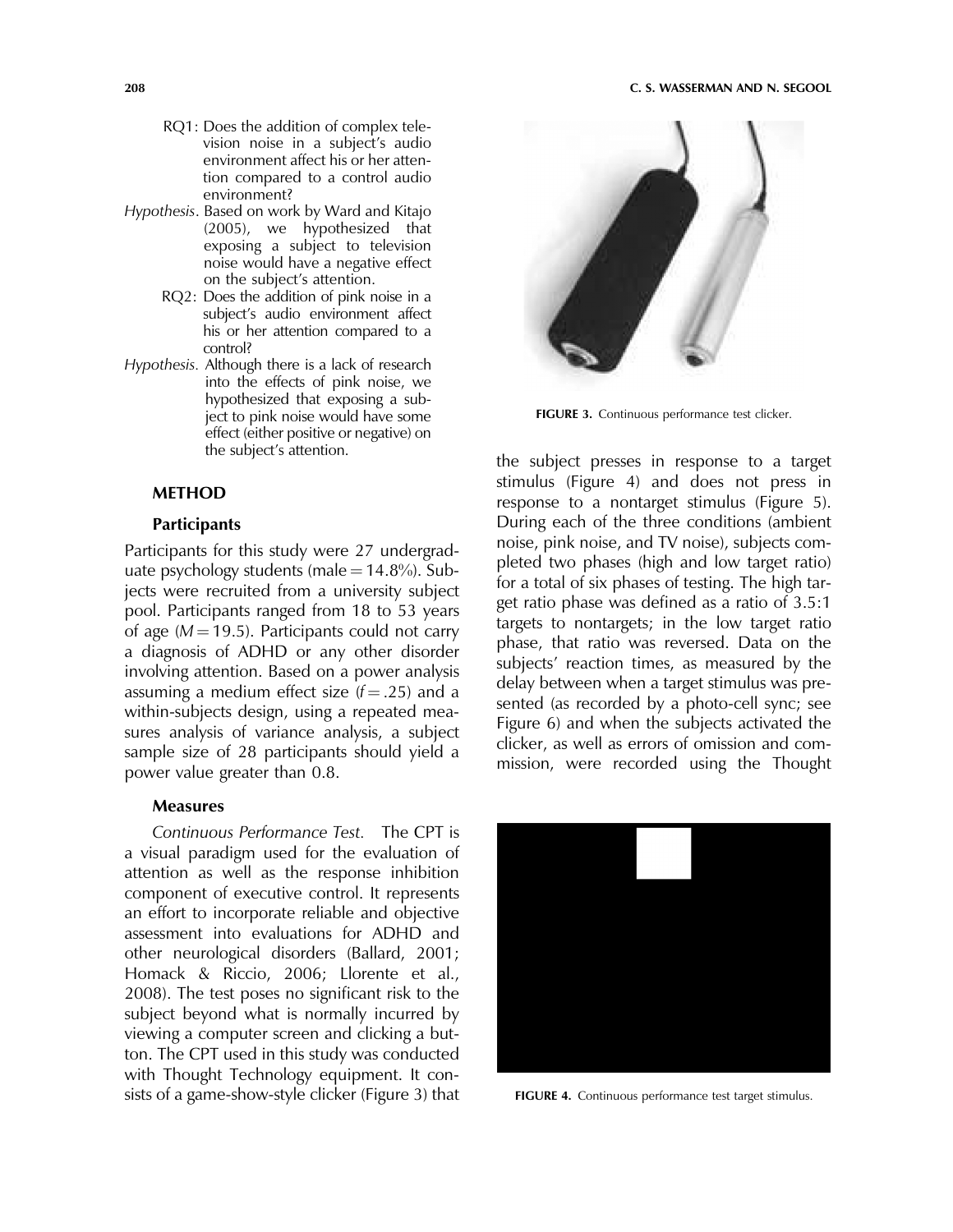

FIGURE 5. Continuous performance test nontarget stimulus.

Technology software. All of the data were saved for later analysis.

Questionnaire. Subjects were asked to answer questions from a brief questionnaire, which included questions about demographic information and the types of audio distractions they usually have in their typical study environment (see Table 1).

#### Procedure

Subjects, one at a time, were seated in a small room in front of a computer. The room had a speaker in order to produce different audio environments in which the subject was given the CPT. Subjects were asked demographic questions and then were administered the CPT. The three conditions were control (ambient room noise), pink noise, and a prerecorded



TABLE 1. Participant's Demographic Information and Study Habit Data

| Gender                         | M Age | $%$ who<br>converse<br>while<br>studying | % who have<br>the TV on<br>while studying | $\%$ who listen<br>to music<br>while studying |
|--------------------------------|-------|------------------------------------------|-------------------------------------------|-----------------------------------------------|
| Male <sup>a</sup>              | 20.25 | 50.00                                    | 75.00                                     | 100.00                                        |
| Female <sup>b</sup>            | 21.13 | 47.83                                    | 39.13                                     | 78.26                                         |
| Total <sup>c</sup>             | 21.00 | 48.10                                    | 44.40                                     | 81.50                                         |
| $n^{a}n = 4.$<br>$n^{b}n = 23$ |       |                                          |                                           |                                               |

 $n = 23.$ <br><sup>C</sup>N = 27

 $N = 27$ .

section of audio from a television sitcom. The order of these tests was randomized for each subject to attempt to control for any learning or fatigue effects during the CPT. The test–retest reliability of CPTs depends highly on the length of the test and the amount of time between each phase of the test (Llorente et al., 2008). Following the CPT, the subjects answered questions about their audio preferences and their perceived performance. Subjects were then provided with a written debriefing.

#### Data Analysis

All of the data were collected and analyzed using a repeated measure analysis of covariance (ANCOVA) to examine relationships between the different noise environments and attention scores. Specifically, we looked at the total percentage of correct target responses (Response %), the total percentage of correct nontarget responses (Inhibit  $\frac{9}{0}$ ), and average response time in milliseconds across the three conditions.

### RESULTS

Participants' mean scores on the CPT are summarized in Table 2. To examine the hypotheses that attention would be affected by audio environment, an ANCOVA was run using Response % and Inhibit % from all conditions as covariates. The rationale for including the measures of error as covariates was based on their connection to the reaction time FIGURE 6. Continuous performance test fiber optic sync. scores. It is known that there are inherent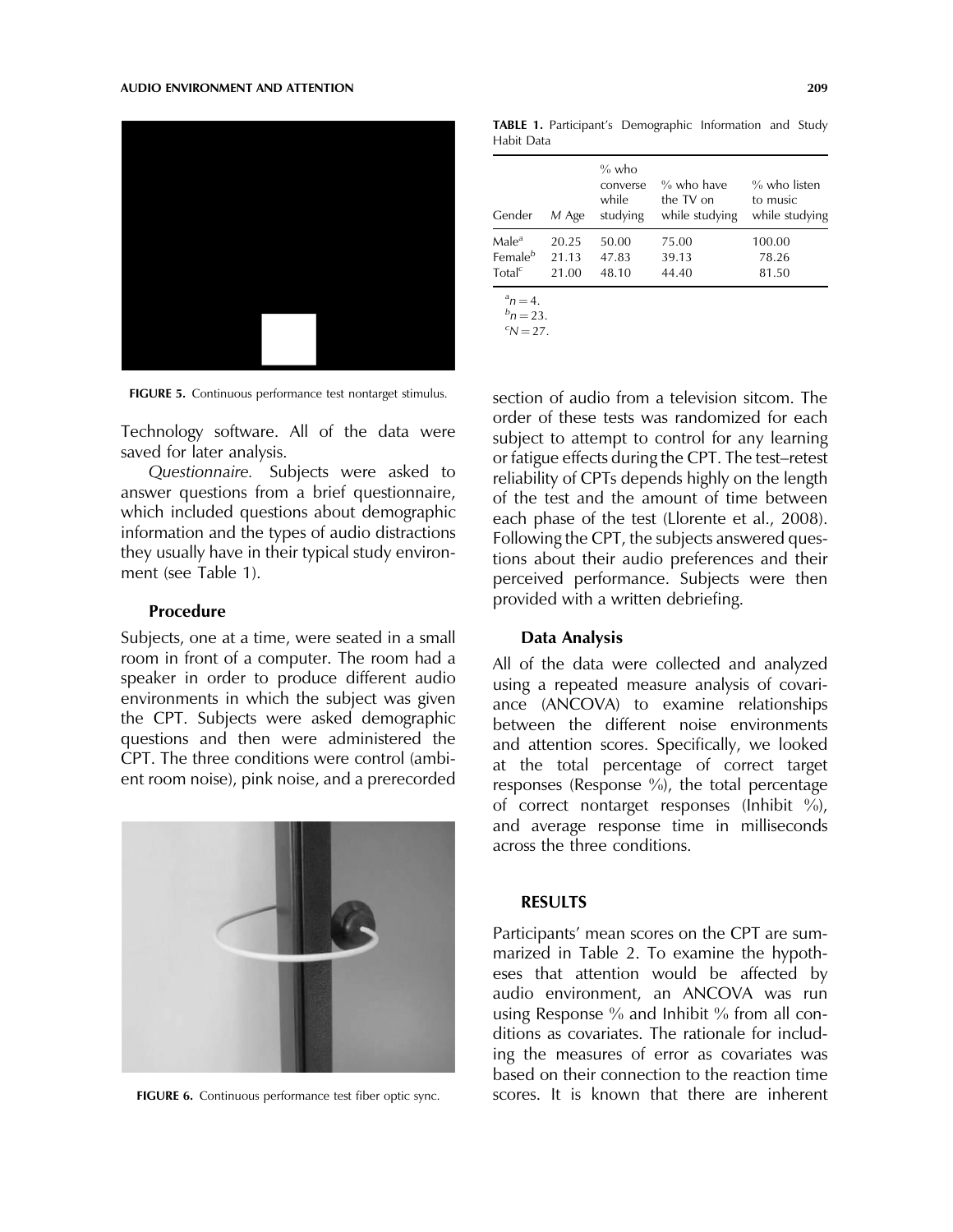|                                          | Descriptive data |       | <b>ANCOVA</b> results |       |           |
|------------------------------------------|------------------|-------|-----------------------|-------|-----------|
|                                          | M                | SD    |                       | p     | Cohen's d |
| Reaction time (ms)                       |                  |       |                       |       |           |
| Control condition                        | 271.49           | 33.81 |                       |       |           |
| TV sitcom noise condition                | 269.89           | 34.02 |                       |       |           |
| Pink noise condition                     | 270.76           | 32.66 |                       |       |           |
| Control v. pink noise v. TV sitcom noise |                  |       | 4.32                  | 0.02  | 0.953     |
| Control v. TV sitcom noise               |                  |       | 1.998                 | 0.172 | 0.602     |
| Control v. pink noise                    |                  |       | 4.268                 | 0.05  | 0.879     |
| TV Sitcom noise v. pink noise            |                  |       | 0.053                 | 0.82  | 0.09      |
| % Error of omission                      |                  |       |                       |       |           |
| Control condition                        | 0.97             | 1.38  |                       |       |           |
| TV sitcom noise condition                | 1.81             | 4.07  |                       |       |           |
| Pink noise condition                     | 1.53             | 3.64  |                       |       |           |
| % Error of commission                    |                  |       |                       |       |           |
| Control condition                        | 3.71             | 3.82  |                       |       |           |
| TV sitcom noise condition                | 4.97             | 5.23  |                       |       |           |
| Pink noise condition                     | 5.06             | 3.94  |                       |       |           |

TABLE 2. Descriptive Data for the Continuous Performance Test Variables in Different Conditions and ANCOVA Results

Note.  $ANCOVA =$  analysis of covariance.

relationships between a participant's reaction time scores and the amount and type of errors that they produce (Homack & Riccio, 2006; Llorente et al., 2008). For example, a faster reaction time increases the likelihood of errors of commission. Mauchly's test indicated that the assumption of sphericity had been upheld,  $\chi^2(2) = .459$ ,  $p = .795$ . The results of the three-way ANCOVA show that participants' reaction time was significantly affected by the audio condition they were in: control, pink noise, or TV sitcom noise,  $F(2, 40) = 4.32$ ,  $p = .02$ ,  $d = .95$ . Two-way ANCOVA post hoc analyses were used to examine significant differences between each of the audio conditions using Reponse % and Inhibit % as covariates. These data indicated that there was a significant difference in participants' reaction times between the control condition and the pink noise condition,  $F(1, 22) = 4.27$ ,  $p = .05$ ,  $d = .88$ . Specifically, participants' reaction times were significantly faster in the pink noise condition than in the control condition  $(M = 270.76 \text{ vs. } M = 271.49)$ . There was no significant difference in participants' reaction times between the control condition and the TV sitcom noise condition,  $F(1, 22) = 2.00$ ,  $p = .17$ ,  $d = .60$ , or between the TV sitcom

condition and the pink noise condition, F(1,  $22$ ) = 0.053, p = .82, d = .09.

#### **DISCUSSION**

The researchers examined two specific hypotheses about the effect of audio environment on attention. Contrary to the subject's common studying practices, wherein 44% studied with the television on and 82% studied while listening to music, the researchers hypothesized that the complex sound of a television sitcom would impair attention. In addition, on the basis of previous research and the hypothesized construct of stochastic resonance in the human brain, we hypothesized that attention in the pink noise would differ from attention in the control condition.

Participants' mean reaction times in the three different audio conditions indicate, participants' reaction times were slower in the control ( $M = 271.49$ ) condition than in the pink  $(M = 270.76)$  and TV sitcom  $(M = 269.89)$ noise conditions (see Table 2). To evaluate whether these differences were significant, an ANCOVA was run using the different types of errors as covariates in the analysis. The data show a statistically significant difference between subjects' reaction times across the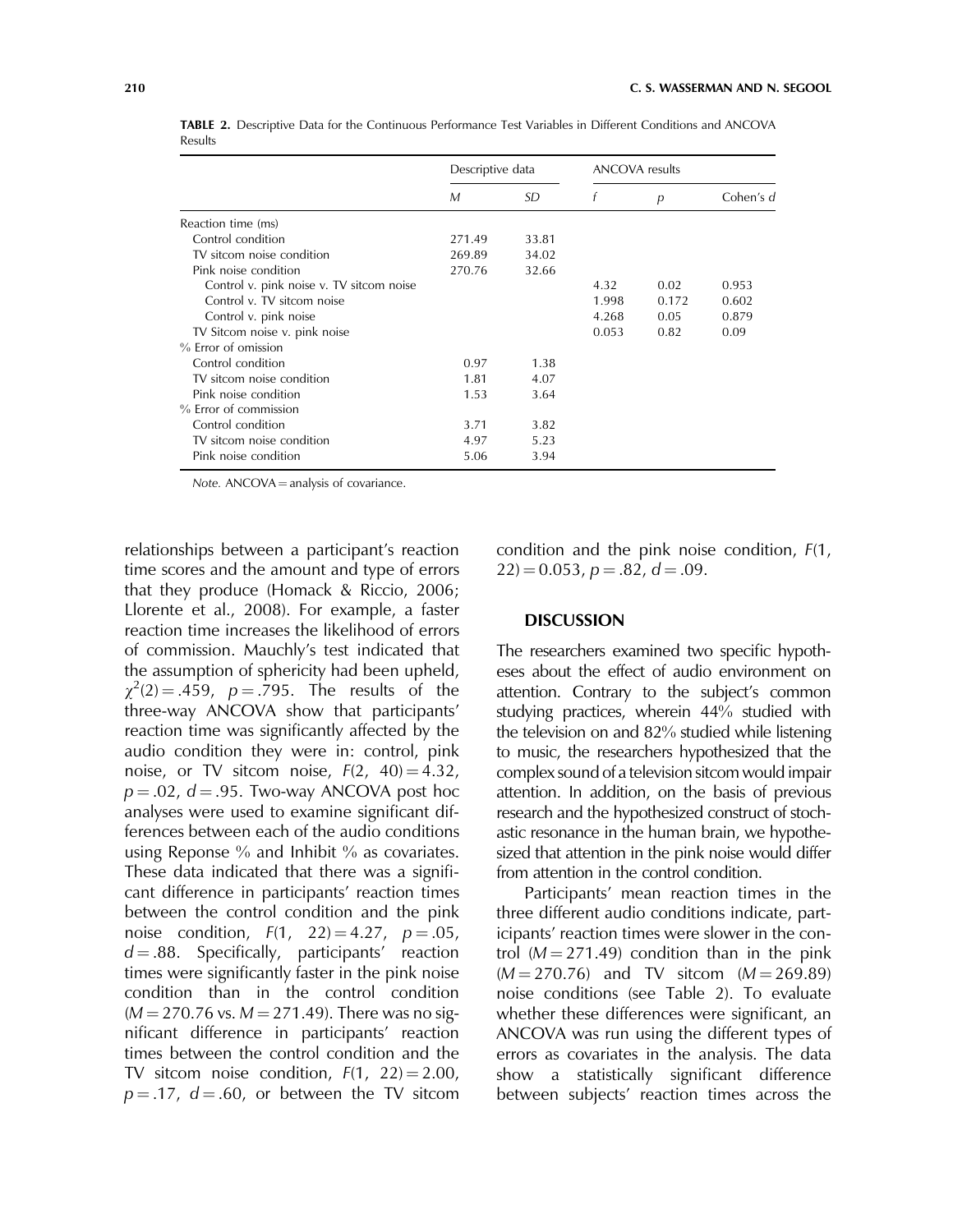three conditions,  $F(2, 40) = 4.32$ ,  $p = .02$ ,  $d = .95$ . Post hoc analyses were run to examine where the differences in attention were.

Post hoc analyses found that there was no statistically significant difference between participants' reaction time scores between the control and TV sitcom noise conditions. This result suggests that participants' speed in responding to the visual stimuli presented during the CPT was similar across the TV sitcom audio environment and the ambient control audio environment. This outcome contradicts the researcher's first hypothesis and suggests that the TV sitcom noise did not impair participants' response time in a CPT attention task.

Post hoc analyses of participant's reaction time in the control and pink noise conditions identified a statistically significant difference between participants' reaction time scores across conditions,  $F(1, 22) = 4.27$ ,  $p = .05$ ,  $d = .88$ . Participants' reaction times were significantly faster in the pink noise condition  $(M = 270.76)$  as compared to the ambient noise control condition ( $M = 271.49$ ). Thus, contrary to conventional thinking, these findings suggest that complex television noise did not impair attention, while pink noise, or a signal that has combines relevant frequencies with decreasing intensity, decreased reaction times in comparison to the control. These results lend some credence to products marketing pink noise producers as increasing attention.

These findings also lend indirect support to the theory of stochastic resonance, which poses that there is a specific amount and type of background noise that may increase the speed and effectiveness of a nonlinear system (in this case, the neural network in the human brain). Further, because this decrease was present in the pink noise but not the TV sitcom noise condition, the generally accepted theory of stochastic resonance that only a specific type of noise, and not noise in general, may have a beneficial effect on a neural network is supported (Kawaguchi et al., 2011; Söderlund et al., 2007).

## Limitations

The primary threat to the internal validity of this study was that participants' scores on the CPT could increase with each attempt due to a learning effect. To try to counteract this learning effect, the study design randomized the order in which the subjects completed the three conditions (ambient noise, TV sitcom, and pink noise). The external validity of this study is limited to a nonclinical population. In future research it is recommended that the sample size and diversity be increased in order to increase the external validity of the results. This study was limited to the use of a university subject pool and as such, all of the participants were college students. This means that although the data are valuable and useful when talking about a college student population, it is difficult to generalize these results to any group outside of that population. Specifically, research with younger, grade school aged children would be of great interest. Similarly, geriatric populations and clinical populations, including those suffering from attention disorders such as ADHD, would be of interest.

It is also recommended that a more difficult CPT be used in order to allow for more sensitivity in the testing differences in attention. Researchers found that the CPT used in this experiment (while effective) was generally easy for participants and that a more challenging test may be more effective in identifying differences in attention. Similarly, formulating a test that more closely mimics the type of attention required to do real-life tasks would be beneficial in that it would be a better gestalt of attention in real-world (practical) applications.

#### Future Research

In future research into this area, it is suggested that an expanded sample is used. This study was limited to the use of a university subject pool and, as such, all of the participants were college students. This means that although the data are valuable and useful when talking about a college student population, it is difficult to generalize these results to any group outside of that population. Specifically, research with younger, grade school aged children would be of great interest. Similarly, geriatric populations and clinical populations,